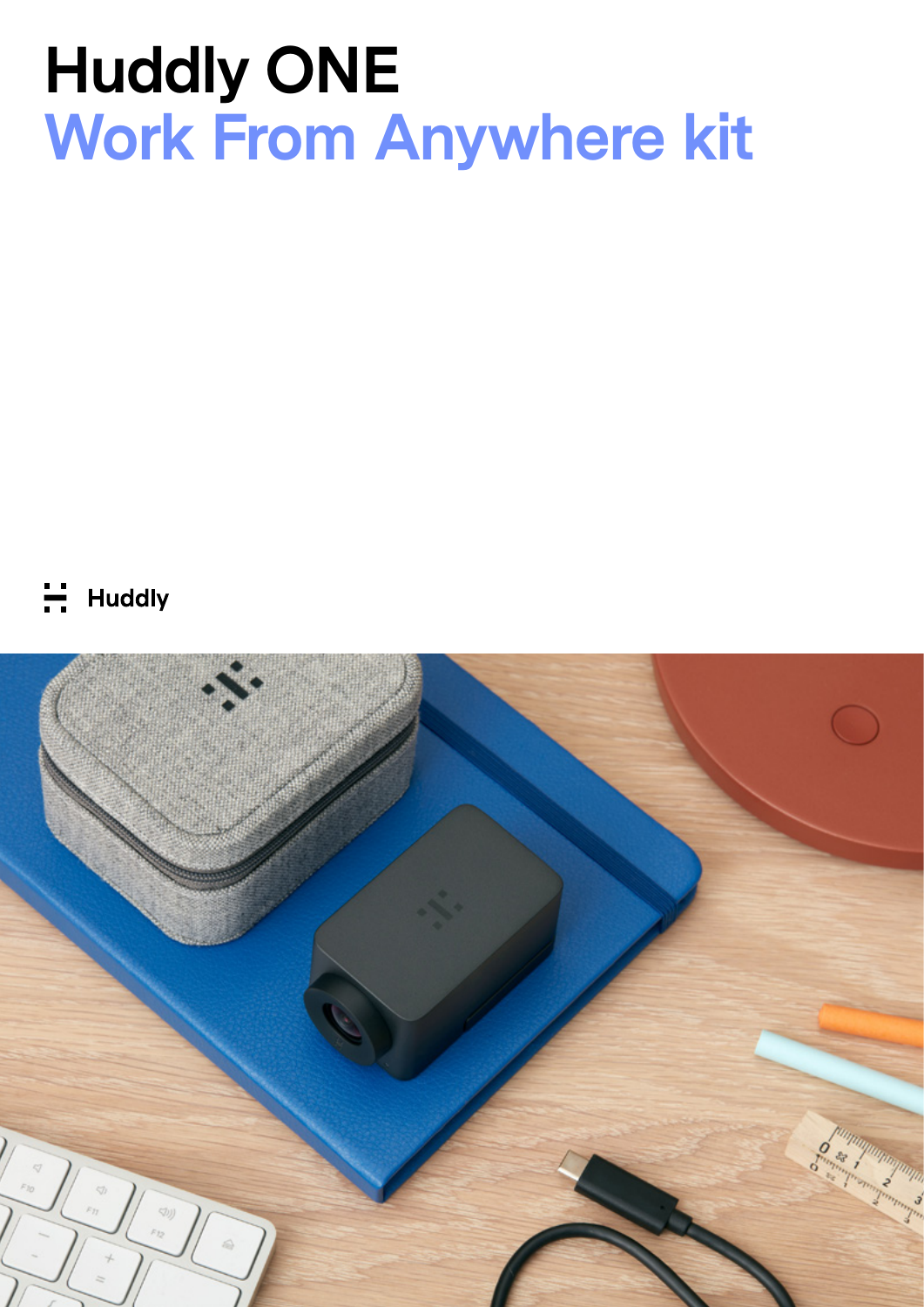# **Huddly ONE Spec Sheet**

#### 6.4 cm / 2.52 in



7.2 cm / 2.82 in

120 g / 0.26 lbs



1.4 in

3.5 cm /

4.0 cm / 1.6 in

### **Features**

Desktop Framing Portrait Lighting High-quality scaling and dewarping Automatic white balance and color correction Balanced optical aberration correction 4x digital zoom Low latency video processing

### **Image**

12 Megapixels 1/2.3" CMOS sensor 1080p Full HD @ 30 fps 720p HD @ 30 fps 16:9 aspect ratio output UVC 1.1 plug-and-play compatible

### **Connection Types**

USB Type-C connector SuperSpeed USB 3 Power requirement 5V 900mA

### **Optics**

Ultra-wide angle glass optics Horizontal field of view 120˚ Vertical field of view 90˚ Diagonal field of view 150˚ f/2.8 aperture

## **Hardware Specifications**

Aluminium unibody construction High-performance video processing engine Neural compute engine Embedded mounting hinge Camera tripod mount

**Color Matte Black** 

**Huddly**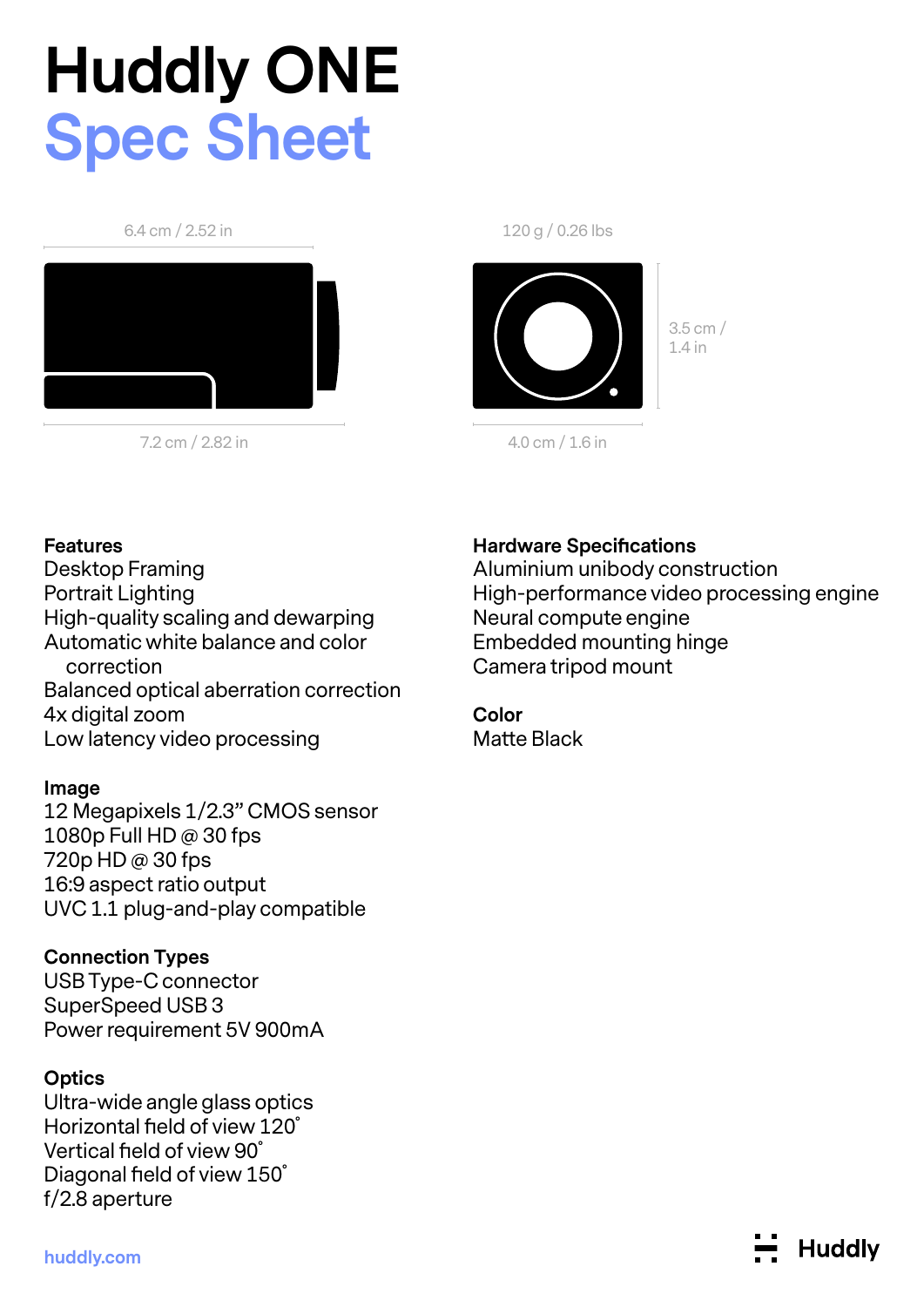# **Huddly ONE Features**

#### **Convolutional Neural Network**

Multi-layered CNN design allows Huddly ONE to instantly identify visual patterns, and detect people and objects

### **Neural Compute Engine based on Intel Movidius MyriadX**

Edge-based Machine Learning platform that enables onboard intelligent features

#### **Desktop Framing**

A default zoom level customized to best suit the one-person home office scenario. The framing can be adjusted to suit personal preference anytime

#### **Portrait Lighting**

The camera uses AI to understand the lighting conditions in the image and automatically adjusts exposure to ensure that the face is well-lit and facial expressions are clearly visible

#### **Visual Noise Filtering**

Bias compensating spatio-temporal filtering with wide area chroma filtering

#### **Dynamic Light Optimization**

Adapts to poor lighting conditions

#### **Real-Time Dewarping**

The wide-angle image is dewarped and perspective corrected in real time, rendering a natural, true-to-life view

#### **Software-upgradable**

Designed to get even smarter over time with regular enhancements and new intelligent feature releases

#### **180° Auto-Flip**

When mounted upside down, the camera automatically provides the correct view

#### **Digital Pan/Tilt/Zoom**

Huddly ONE has no moving parts, making it compact and silent, as well as more reliable and accurate. Instantly pan, tilt and zoom digitally up to 4 times

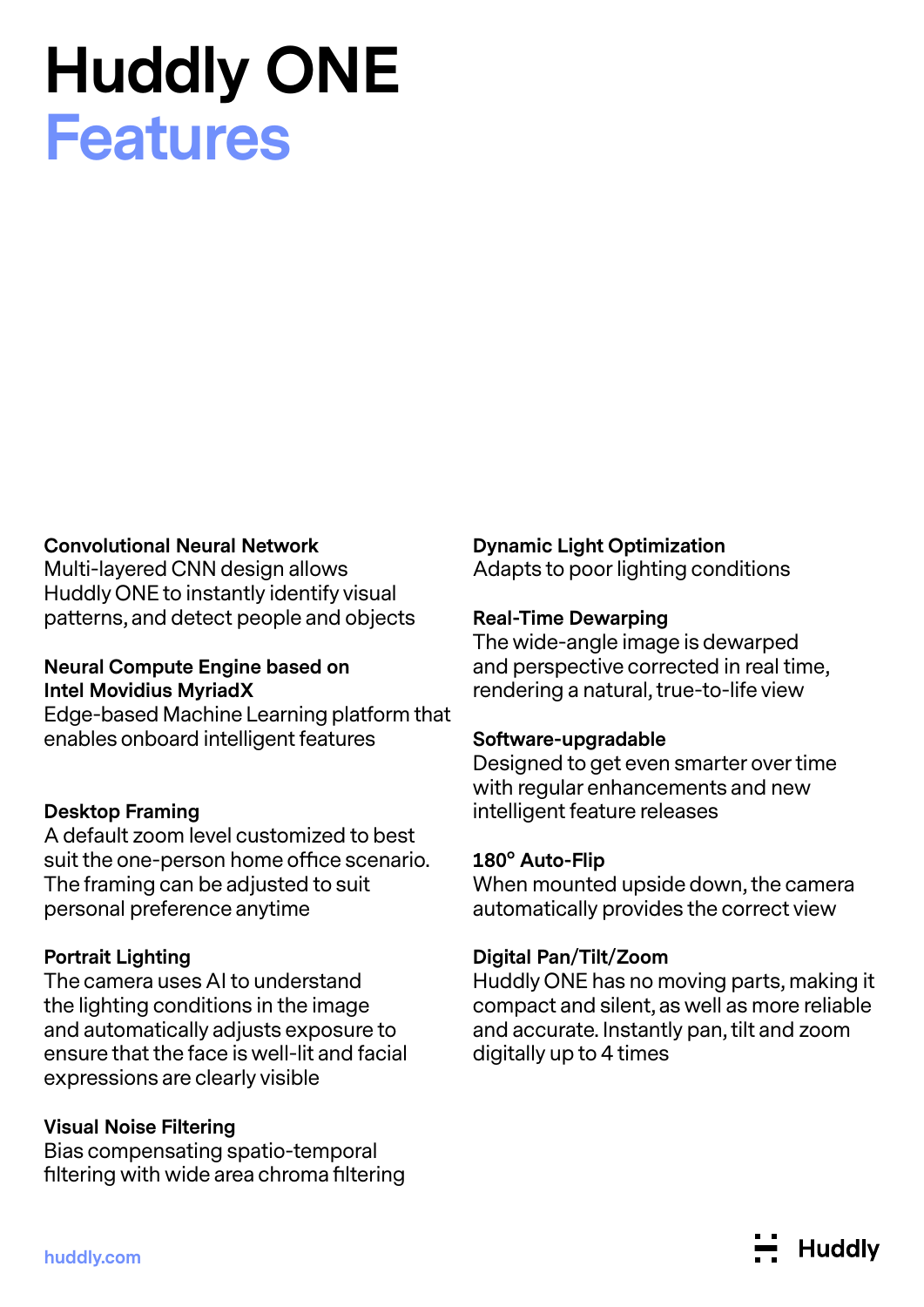# **USB 3 Type C to A Cable 2.0 m Spec Sheet**



| <b>Dimensions &amp; type</b><br>Length:<br>Host side plug type:<br>Host side plug dimensions:<br>Device side plug type:<br>Device side plug dimensions:<br>Color:<br>Weight:<br>Cable diameter:<br>Minimum bend radius of cable: | 2.0 <sub>m</sub><br>Type A<br>34 (length), 15 (width), 7 (height) mm<br>Angled Type-C<br>17.8 (length), 12.3 (width), 20 (height) mm<br><b>Black</b><br>46 <sub>g</sub><br>4.5 mm<br>$15 \, \text{mm}$ |
|----------------------------------------------------------------------------------------------------------------------------------------------------------------------------------------------------------------------------------|--------------------------------------------------------------------------------------------------------------------------------------------------------------------------------------------------------|
| <b>Temperature</b><br>Operating temperature:                                                                                                                                                                                     | $0 - 50^{\circ}$ C                                                                                                                                                                                     |
| <b>USB support</b><br>USB 1.1 FS/ 2.0 HS support<br>USB 3.1 Gen 1 support (5 Gbps)                                                                                                                                               |                                                                                                                                                                                                        |
| <b>Power</b><br>Cable power supply required:<br>Cable power supply information:<br>Cable AWG:                                                                                                                                    | <b>No</b><br>N/A<br>22 (PWR)<br>32 (USB 2)                                                                                                                                                             |
| Insertion loss:                                                                                                                                                                                                                  | 28 (USB 3)<br>$-16.5dB @ 7.5GHz$<br>$-3.1$ dB @ 400Mhz                                                                                                                                                 |
| Voltage:<br>Rated current (max):                                                                                                                                                                                                 | 5V<br>3A                                                                                                                                                                                               |
| huddly com                                                                                                                                                                                                                       | <b>Huddly</b>                                                                                                                                                                                          |

**huddly.com**